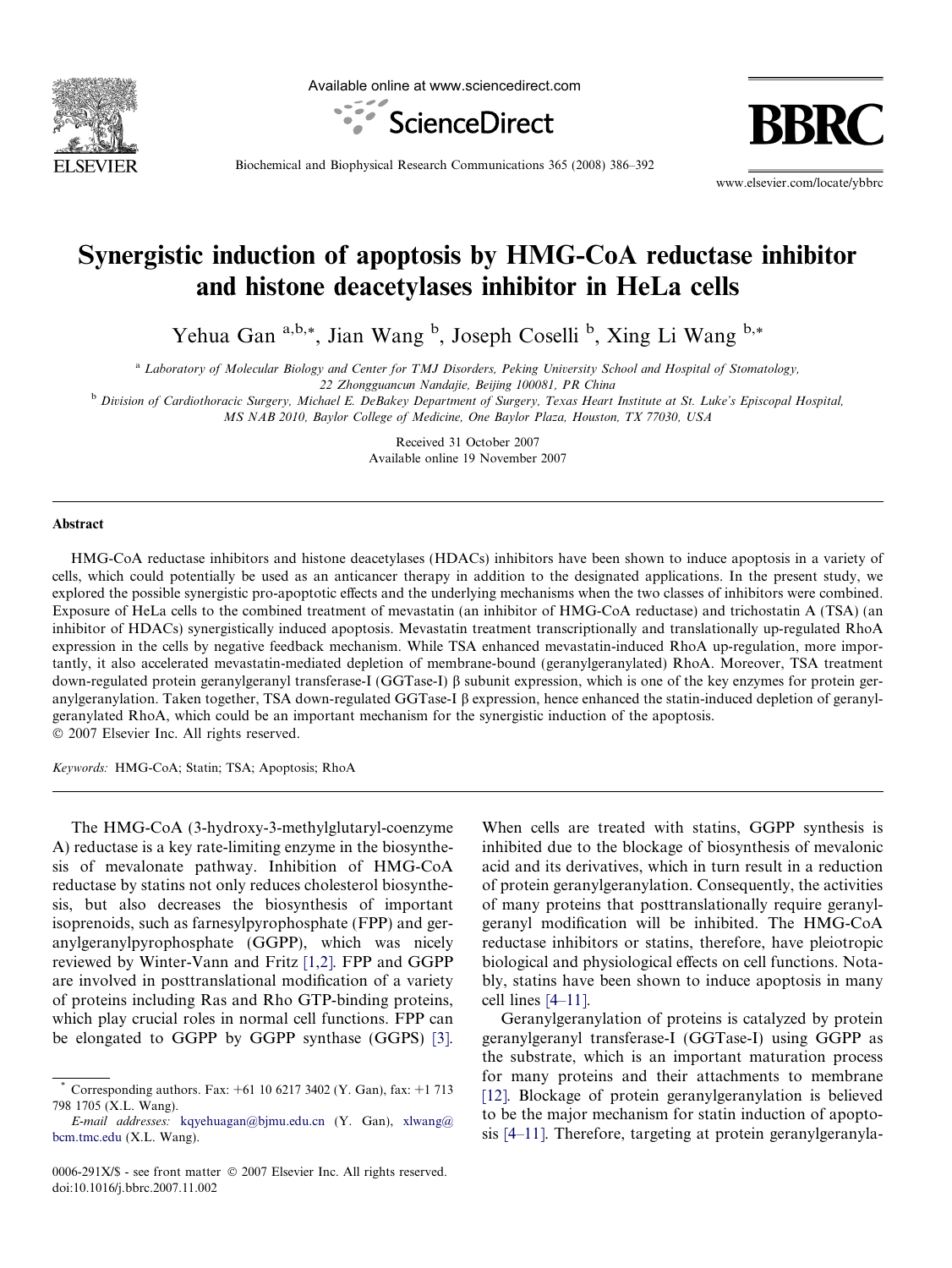tion could have an important role in anti-carcinogenesis [\[1,2,13\]](#page-5-0).

Inhibitors of histone deacetylases (HDACs) have also been demonstrated to induce cell growth arrest and apoptosis in a variety of tumor cells [\[14–18\].](#page-5-0) One of the HDACs inhibitors SAHA is currently in clinical trials for patients with hematological or solid tumors [\[19,20\]](#page-5-0). However, some tumor cells remain resistant to conventional chemotherapeutic agents or a single anticancer agent. It is well known that many signal pathways become aberrant in carcinogenesis. Tumor cells can easily develop resistance to anticancer agents if only a single agent is applied. Therefore, it may be clinically important to find effective combination of anticancer agents to fight cancers. Several agents have already been tested together with HDACs inhibitors and certain synergistic interactions have been reported [\[21–24\].](#page-5-0) It occurred to us whether combination of HMG-CoA inhibitors and HDACs inhibitors could have more anticancer effects; if yes, what the possible mechanisms are. In the present study, we investigated the pro-apoptotic effects of the combined treatment with HMG-CoA inhibitor mevastatin and HDACs inhibitor TSA on HeLa cells, and explored the possible mechanisms underlying their proapoptotic effects individually or synergistically.

#### Materials and methods

Reagents. Trichostatin A (TSA), mevastatin (compactin) and geranylgeranylpyrophosphate (GGPP) were purchased from Sigma (St. Louis, MO). TSA and mevastatin were dissolved in dimethyl sulfoxide  $(Me<sub>2</sub>SO)$ . Mevastatin was chemically activated by alkaline hydrolysis prior to use as described previously [\[26\].](#page-6-0) Antibodies used in Western blot were mouse monoclonal antibody to RhoA (Santa Cruz, CA) and rabbit polyclonal antibody to  $\beta$  actin (Sigma).

Cell culture. HeLa (human cervical epithelial cancer cell line) was cultured in DMEM (Invitrogen, Carlsbad, CA, USA) with 10% fetal bovine serum at 37 °C with 5%  $CO<sub>2</sub>$ . For cell treatment, the reagents were added in culture media. The same volume of solvent was added in culture media as the corresponding controls.

Assessment of cell death. Non-viable cells were determined by trypan exclusion assay. In all trypan blue exclusion assays, 625–2000 cells were counted and data were calculated as the means of at least three independent experiments. The number of cells (blue cells) was expressed as a percentage of the total cell number [\[27\].](#page-6-0)

Quantitative real-time RT-PCR. Total RNA was extracted from the cells with Trizol (Invitrogen) according to the manufacturer's protocol. The RNA solution was treated with 1 U RNase-free DNase I  $(1 U/uI)$ , Promega) in a final volume 20  $\mu$ l at 37 °C for 15 min to remove the trace amount of genomic DNA. The DNase I was inactivated by incubating at 75 °C for 10 min. Reverse-transcription and real-time PCR were performed as described previously [\[28\].](#page-6-0) The primers used in this study are as follows. Human RhoA: sense/antisense 5'-TGGAAAGACATGCTTG CTCAT-3'/5'-GCCTCAGGCGATCATAATCTTC-3'; human GGTase-I  $\beta$  subunit: sense/antisense 5'-GCTGGATTTCTTACGGGATCG-3'/5'-CAGCCCGGAGAGTGCAAAA-3'; human geranylgeranyl diphosphate synthase 1 (GGPS1): sense/antisense, 5'-CCAGGTAAACAAGTGAGA ACCAA-3'/5'-CGTCGGAGTTTTGAGTTTCT-3'; human housekeeping gene β-actin, sense/antisense, 5'-CTGGAACGGTGAAGGTGACA-3'/5'-AAGGGACTTCCTGTAACAATGCA-3'.

Phase separation of geranylgeranylated and non-geranylgeranylated RhoA. Geranylgeranylated (membrane-bound) and non-geranylgeranylated RhoA were separated by the Triton X-114 partition method as described previously with minor modifications [\[29\]](#page-6-0). Briefly, cells were washed once in ice-cold phosphate-buffered saline (PBS) and lysed in a lysis buffer containing 50 mM Tris, pH 7.6, 1 mM dithiothreitol (DTT), 2 mM EGTA, 2 mM Vanadate, 1 mM PMSF and protease inhibitor cocktail (Sigma, St. Louis, MO). Triton X-114 (10% w/v) was added to the lysates to make a final concentration of 1% (v/v). Membrane-bound proteins were extracted by incubating the lysates on ice for 30 min and briefly vortexing every 5 min, followed with centrifugation of 10,000g at  $4^{\circ}$ C for 10 min. The supernatants were collected for incubation at 37  $^{\circ}$ C for 10 min and centrifuged at 15,000g for 2 min at room temperature (RT) to separate the aqueous phase (upper phase, containing non-membranebound proteins) from the detergent phase (lower phase, containing membrane-bound proteins). Both aqueous and detergent phases were reextracted once by adding adequate volume of Triton X-114 or the lysis buffer, respectively. The aqueous and detergent phases were pooled, respectively, and proteins were precipitated by 10% trichloroacetic acid (TCA) and protein concentration was determined by Bradford method (Sigma).

Statistic analyses. All quantitative data are presented as means  $\pm$  SD of three separate experiments. Statistical differences were analyzed by oneway ANOVA for three or more group comparisons, and the independent Student's t-test for two group comparisons (SPSS v15.0, SPSS Inc., Chicago, IL). Two-tailed  $P \le 0.05$  was regarded as statistically significant.

#### Results

## Effects of HMG-CoA inhibitor mevastatin and HDACs inhibitor TSA on cell death

To examine the pro-apoptotic effects of the two classes of inhibitors, we treated HeLa cells with TSA  $(1 \mu g/ml)$ , or mevastatin (40  $\mu$ M), or both for 36 h. The dead cells demonstrated morphological shrinkage and eventually floating ([Fig 1](#page-2-0)), which were consistent with apoptotic features. Cell viabilities were further examined by trypan blue exclusion assay; and approximately  $6.3 \pm 4.2\%$  cells cultured in the normal control media were stained positive for the same period as the cells receiving treatments. Combined treatment with mevastatin and TSA-induced  $92.8 \pm 1.6\%$  cell death; whereas TSA alone or mevastatin alone only induced  $25.4 \pm 3.1\%$  and  $32.2 \pm 2.9\%$  cell death, respectively ([Fig. 1B](#page-2-0)). However, GGPP (10  $\mu$ M) reduced the apoptotic effect induced by mevastatin alone and also with the combination of mevastatin and TSA ([Fig. 1](#page-2-0)).

## Effects of mevastatin and TSA on RhoA expression and membrane location

RhoA is normally cycling between membrane-bound and soluble forms in a tightly regulated manner. When RhoA is geranylgeranylated, it translocates to membrane for loading GTP and to be activated [\[30,31\]](#page-6-0). RhoA is believed to play an important role in statin-induced apoptosis [\[7–10,32,33\].](#page-5-0) Therefore, we first examined whether RhoA was transcriptionally influenced by the treatments with mevastatin (20 and 40  $\mu$ M), or TSA (1  $\mu$ g/ml), or both in HeLa cells for 24 h. As shown in [Fig. 2A](#page-3-0), RhoA mRNA was dose-dependently induced by the mevastatin treatment but not by TSA. Interestingly, combined treatment with mevastatin and TSA synergistically induced RhoA mRNA expression from 3.25.8-fold (mevastatin alone) to 8.013.0-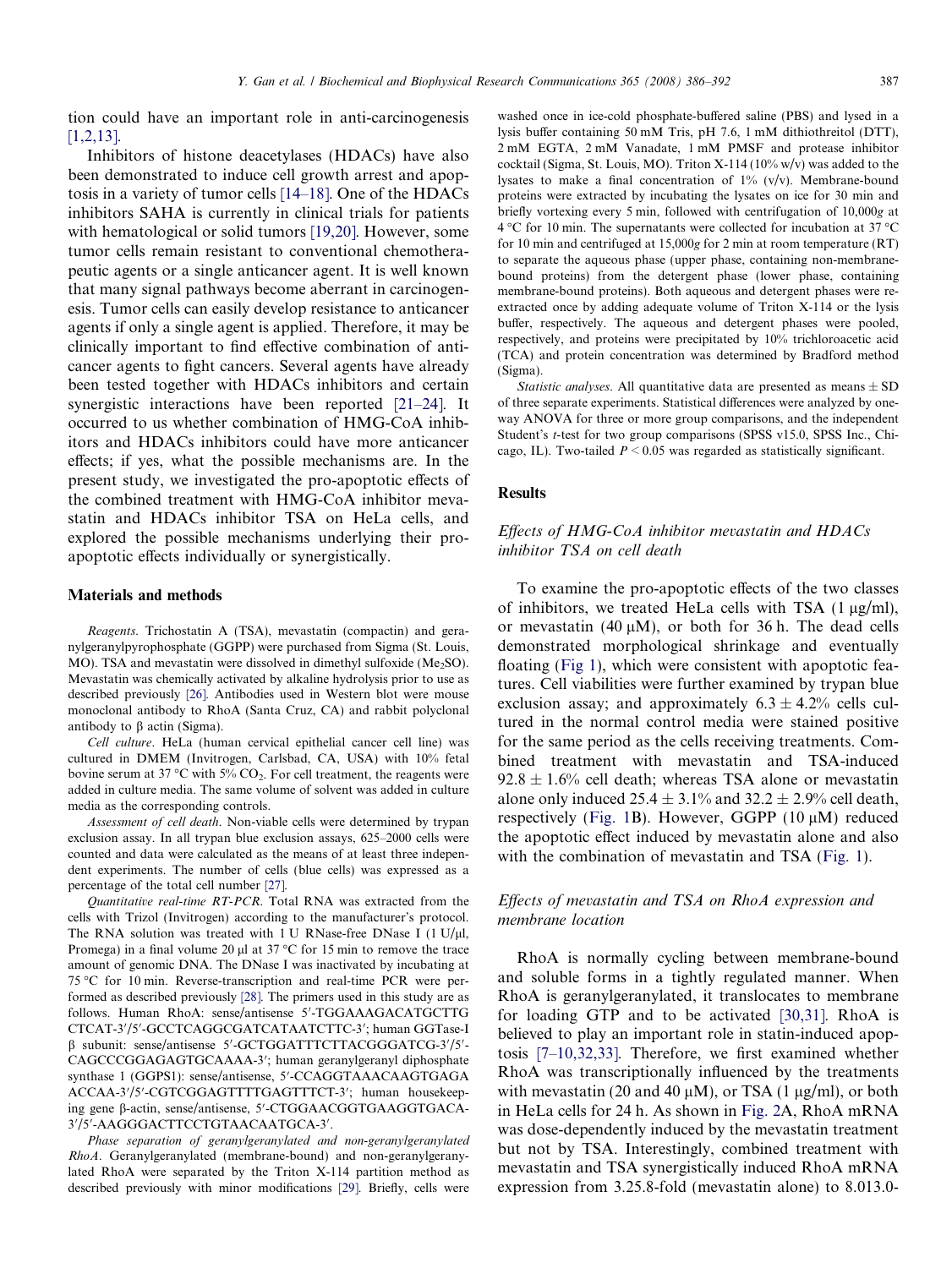<span id="page-2-0"></span>

Fig. 1. Synergistic induction of cell death by mevastatin and TSA in HeLa cells. (A) Inverted microscopy photographs of HeLa cells exposed to mevastatin (40  $\mu$ M), or TSA (1  $\mu$ g/ml), or both for 36 h. Dead cells became shrunk and floated. (B) Cell viability assay. Dead cells were scored with trypan blue staining.  $^{**}p \leq 0.01$  comparing to control cells without any treatment.

fold (mevastatin and TSA) of the control [\(Fig. 2](#page-3-0)A). We further quantified cytosolic (non-geranylgeranylated) RhoA and membrane-bound (geranylgeranylated) RhoA after the treatments with mevastatin  $(40 \mu M)$  or TSA  $(1 \mu g/ml)$  or both in HeLa cells. After 24 h treatment, in accordance with the induction of RhoA mRNA, cytosolic RhoA (in aqueous phase of Triton X-114 extraction) was dramatically increased by the mevastatin treatment, but not by TSA alone. The synergistic induction was clearly evident by the combined mevastatin and TSA treatments [\(Fig. 2B](#page-3-0)). In contrast, treatment with mevastatin alone significantly decreased membrane-bound RhoA (in detergent phase of Triton X-114 extraction), but not by TSA alone. Surprisingly, membrane-bound RhoA was further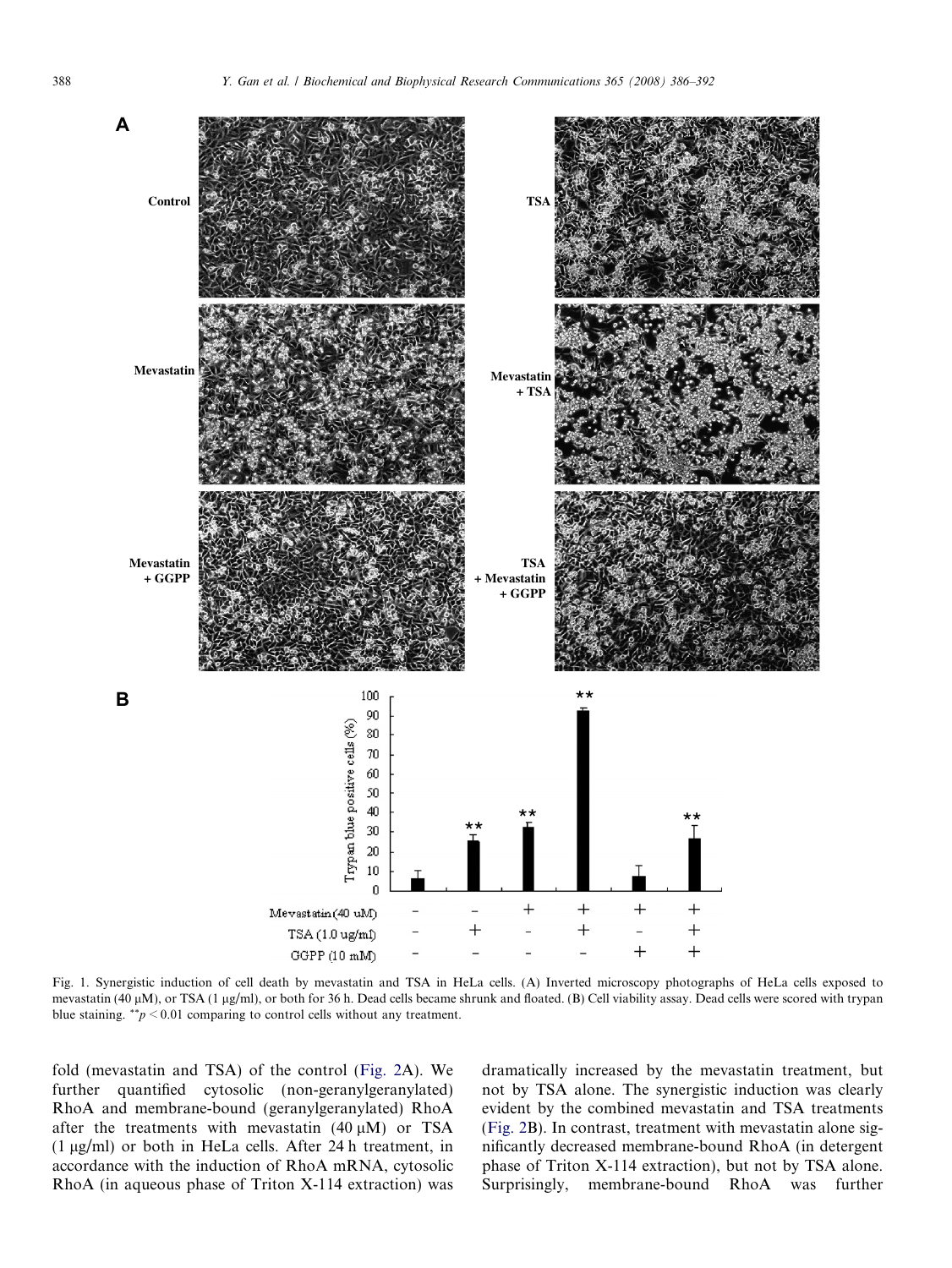<span id="page-3-0"></span>

Fig. 2. Synergistic induction of RhoA and enhancement of geranylgeranylated RhoA depletion by combined treatment of mevastatin and TSA. (A) Transcriptional induction of RhoA by mevastatin in negative feedback regulatory mechanisms and synergistic induction of RhoA by mevastatin and TSA. Cells were exposed to the agents as indicated for 24 h. The RhoA mRNA levels were quantified by the real-time quantitative RT-PCR. All data are presented as means ± SD of three separated experiments. (B) Synergistic depletion of geranylgeranylated RhoA and accumulation of cytosolic RhoA by combined mevastatin and TSA treatment. Western blot was performed for cytosolic and membrane-bound (geranylgeranylated) RhoA from the extracts of Triton X-114 partition method. HeLa cells were exposed to the agents as indicated for 24 h. Membrane-bound (geranylgeranylated) RhoA is in detergent phase while cytosolic (non-geranylgeranylated) RhoA is in aqueous phase. Actin was used as an internal control. \*\*p < 0.01 comparing to control cells without treatment and cells with TSA only treatment.

decreased by the combinational treatment with mevastatin and TSA (Fig. 2B). Taken together, it appears that in addition to the up-regulation on RhoA mRNA expression, mevastatin has blocked the translocation of RhoA from cytosol to membrane. This blockage was accentuated by the additional treatment with TSA although TSA alone has no effect on either RhoA expression or membrane translocation.

## Modulation of GGTase-I  $\beta$  and GGPS1 mRNA by the mevastatin and TSA treatments

To explore the possible mechanisms involved in mevastatin-mediated, and indeed the combined treatment-mediated decrease in geranylgeranylated RhoA, we examined expressions of the GGTase-I  $\beta$  subunit and GGPS1 in HeLa cells. GGTase-I consists of two subunits,  $\alpha$  and  $\beta$ , whereas  $\alpha$  subunit is also a component of protein farnesyl-transferase (FTase) [\[34\].](#page-6-0) However, the expression of  $\beta$  subunit determines the GGTase-I level. GGTase-I is responsible for the geranylgeranylation of proteins including RhoA. Therefore, we examined the expression of the GGTase-I  $\beta$  subunit in the HeLa cells after the cells were treated with mevastatin (20 and 40  $\mu$ M), or TSA (1  $\mu$ g/ ml), or both for 24 h. As shown in [Fig. 3A](#page-4-0), expression of GGTase-I  $\beta$  mRNA was dose-dependently increased by

the mevastatin treatment. In contrast, expression of GGTase-I  $\beta$  mRNA was decreased to 36.6% of the control by the TSA treatment. The TSA treatment also diminished the mevastatin's up-regulating effect with the expression level at 50% of the control ([Fig. 3A](#page-4-0)). We further examined GGPS1 expression in the HeLa cells after they were treated with mevastatin (20 and 40  $\mu$ M), or TSA (1  $\mu$ g/ml), or both for 24 h. GGPS1 is responsible for the production of GGPP. As shown in [Fig. 3B](#page-4-0), expression of GGPS1 mRNA was dose-dependently increased by mevastatin. The expression was also increased by TSA and more significantly by the combined treatment.

### **Discussion**

In the present study, we reported that combined treatment with HMG-CoA inhibitor mevastatin and HDACs inhibitor TSA synergistically induced apoptosis in HeLa cells. Although there are extensive studies about HMG-CoA inhibitors or HDACs inhibitors in apoptosis induction, the pro-apoptotic effects of the two inhibitors in combination have not been explored. Given that HDACs inhibitors and HMG-CoA inhibitors could be developed to the next generation anti-tumor drugs [\[1,13,19,35,36\],](#page-5-0) our findings of the synergistic effects of the two classes of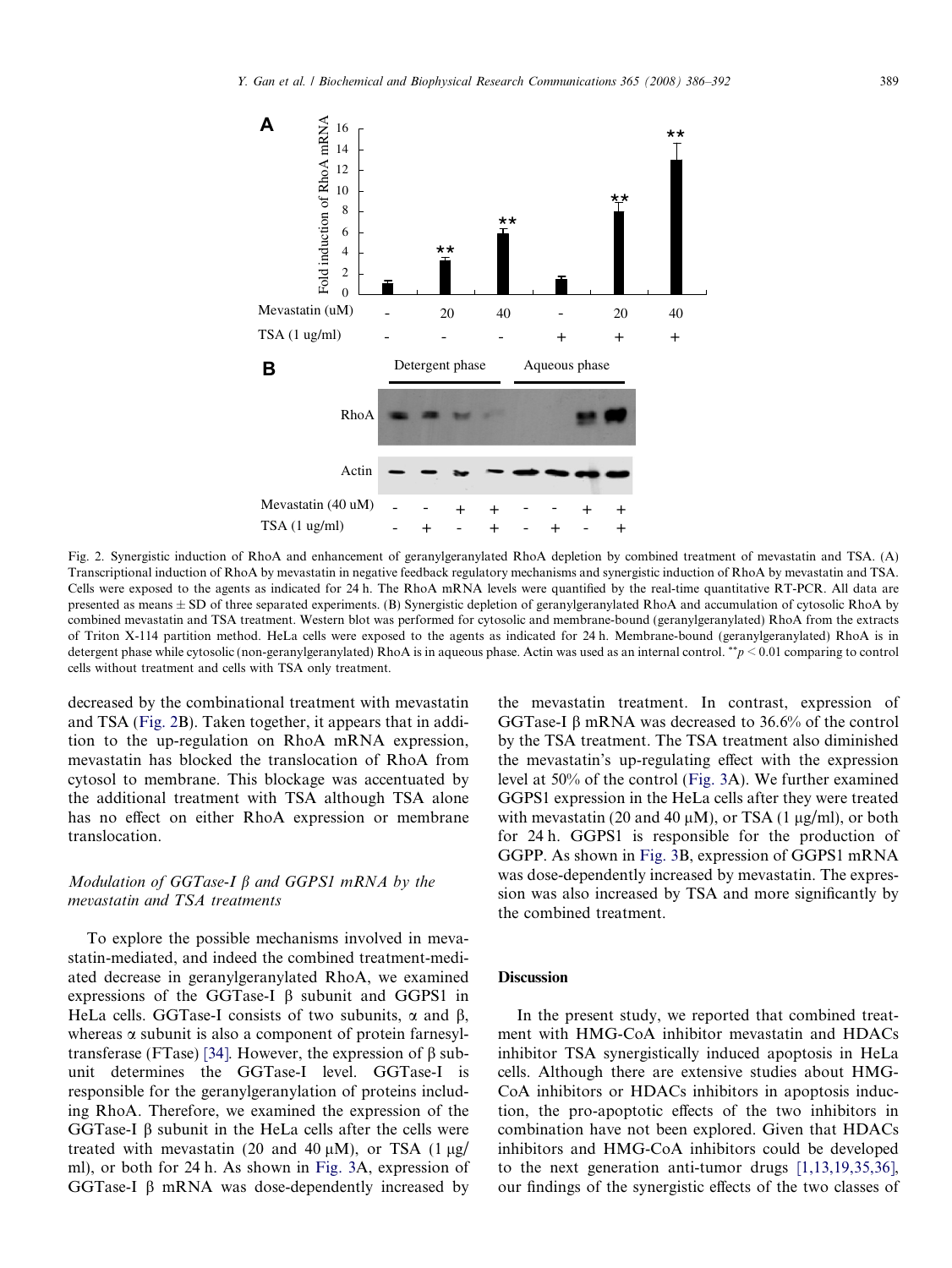<span id="page-4-0"></span>

Fig. 3. Evaluation of GGTase-I  $\beta$  and GGPS1 mRNA expressions after the combined mevastatin and TSA treatment. (A) Regulation of GGTase-I  $\beta$ mRNA expression by mevastatin and TSA. (B) Regulation of GGPS1 mRNA expression by mevastatin and TSA. HeLa cells were exposed to the agents as indicated for 24 h. The mRNA levels were quantified by the real-time quantitative RT-PCR. All data are presented as means  $\pm$  SD of three separated experiments.  $P < 0.05$  and  $P < 0.01$  vs. control.

inhibitors on apoptosis may have significant clinical implications.

Studies have also demonstrated that inhibitors of histone deacetylases could down-regulate expression of endothelial nitric oxide synthase (eNOS) and compromise endothelial cell functions, implying that administration of HDACs inhibitors may have increased cardiovascular risk [\[25,26\].](#page-6-0) Basic and clinical studies have shown that statins can significantly improve endothelial functions [\[37,38\]](#page-6-0); mevastatin could rescue TSA-induced down-regulation of eNOS [\[26\]](#page-6-0). Therefore, it is possible that clinical co-administration of HDACs inhibitors and HMG-CoA inhibitor as an anti-tumor therapy may have advantages that not only enhance cancer cell apoptosis but also reduce possible cardiovascular side-effect of HDACs inhibitors.

The Rho family of small GTPases are involved in diverse biological functions such as cytoskeleton organization, adhesion, migration, cell proliferation, apoptosis, and transcriptional regulation [\[13,39,40\].](#page-5-0) Depletion of geranylgeranylated RhoA (membrane-bound) by statins is believed as one of the important reasons for statins to induce cell growth arrest and apoptosis [\[5,7–10,32,33\]](#page-5-0).

RhoA inhibitor or a dominant-negative mutant RhoA (T19N) induced apoptosis similarly to what statins did [\[9\]](#page-5-0). RhoA is cycling between membrane-bound and soluble forms. The cytosolic RhoA translocates to the cell membrane only after geranylgeranylated with GGPP, and becomes activated after loading GTP (GTP-bound) [\[1,2\]](#page-5-0). In the presence of statins, RhoA was demonstrated to be regulated by negative feedback in endothelial cells [\[38\]](#page-6-0). Consistently, the present study showed that RhoA mRNA and cytosolic protein in the HeLa cells were also induced by the negative feedback. Furthermore, membrane-bound (geranylgeranylated) RhoA was expectedly decreased by mevastatin in the HeLa cells in accordance with previous studies [\[7–10,32,33\]](#page-5-0). Although TSA alone did not influence RhoA expression, it enhanced mevastatin-induced increase of RhoA mRNA expression and accumulation of cytosolic RhoA ([Fig. 2](#page-3-0)). More importantly, TSA simultaneously enhanced mevastatin-mediated decrease of the membrane-bound (geranylgeranylated) RhoA [\(Fig. 2](#page-3-0)B). Since RhoA is regulated by the negative feedback mechanism in the statin-mediated depletion of membrane-bound (geranylgeranylated) RhoA, the more membrane-bound RhoA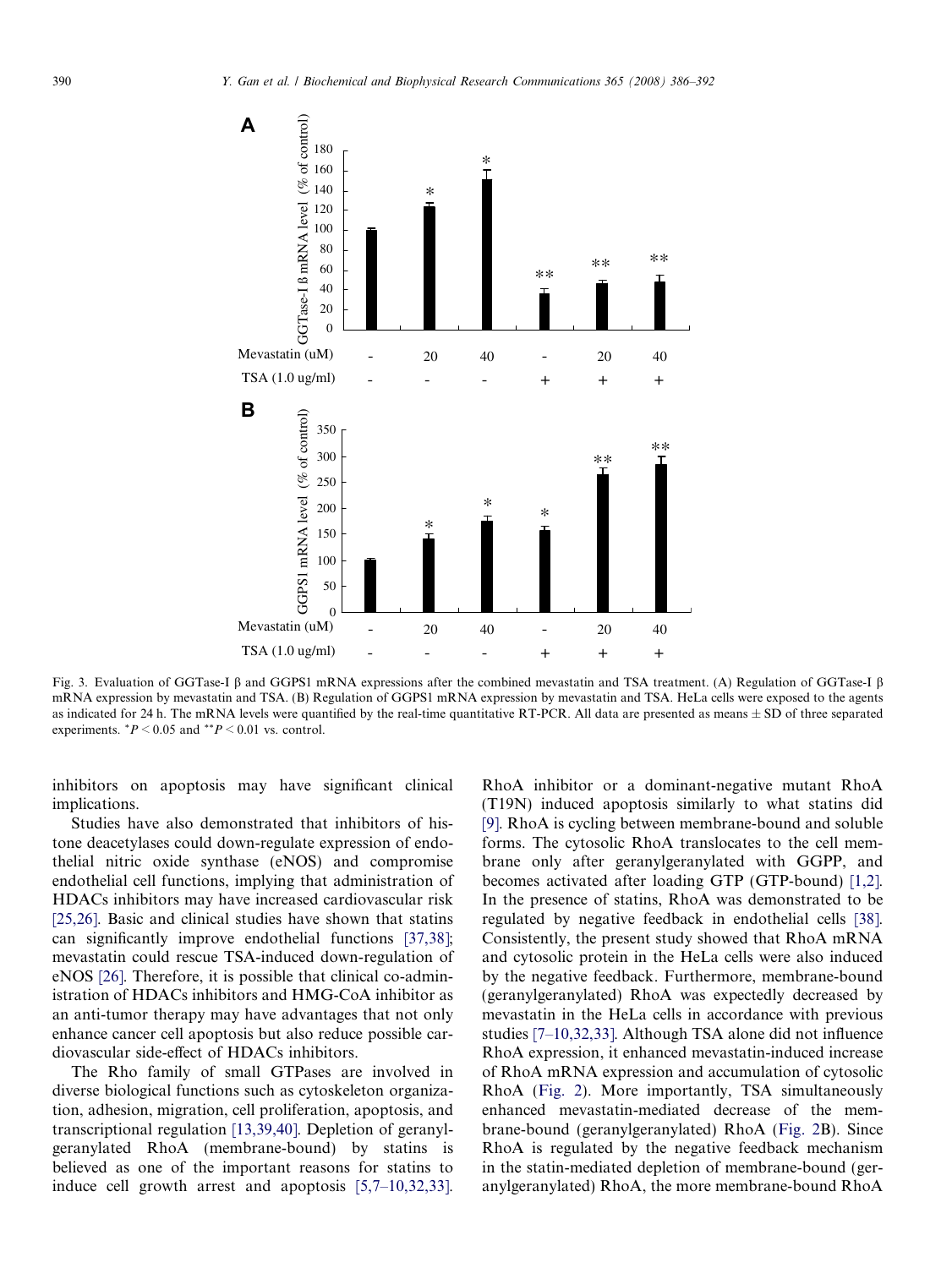<span id="page-5-0"></span>decreases, the more RhoA mRNA and cytosolic RhoA is induced. Therefore, the enhancement of mevastatininduced RhoA mRNA expression and accumulation of cytosolic RhoA by TSA ([Fig. 2](#page-3-0)) is likely due to its enhancement of mevastatin-mediated depletion of membranebound RhoA. Considering that RhoA plays many important roles in cell survival and apoptosis [13,39,40], our results suggest that TSA enhancement of mevastatin-mediated depletion of geranylgeranylated RhoA may be an important reason responsible for the synergistic induction of apoptosis triggered by TSA and mevastatin.

TSA down-regulated GGTase-I  $\beta$  expression may contribute to its enhancement on mevastatin-mediated depletion of geranylgeranylated RhoA. Given that GGTase-I is responsible for geranylgeranylation of proteins, the reduction in mevastatin-induced expression of GGTase-I could only further decrease RhoA geranylgeranylation and therefore lead to additional accumulation of RhoA in cytosol as shown in [Figs. 2 and 3.](#page-3-0) However, the inhibition of GGTase-I  $\beta$  expression by TSA alone did not influence RhoA geranylgeranylation, or only marginally ([Fig. 2B and 3](#page-3-0)A). The slight induction of GGPS1 expression [\(Fig. 3](#page-4-0)B), which is responsible for synthesis of GGPP, may be a negative feedback response to TSA-induced down-regulation of GGTase-I  $\beta$  expression since GGPP is the substrate of GGTase-I. Therefore, the induction of GGPS1 by mevastatin or together with TSA would be also a negative feedback response to the mevastatin-induced inhibition of mevalonate biosynthesis, and showed no effect to RhoA geranylgeranylation.

In summary, we have shown that treatment with TSA and mevastatin synergistically induced apoptosis in HeLa cells. The combined treatment also synergistically inhibited geranylgeranylation of RhoA. Down-regulation of GGTase-I  $\beta$  expression by TSA could be one of the important mechanisms underlying TSA enhancement of mevastatin-induced geranylgeranylated RhoA depletion, which may be responsible for the cell death.

## Acknowledgment

This study was supported by an NIH Grant R01- HL066053.

#### References

- [1] A.M. Winter-Vann, P.J. Casey, Post-prenylation-processing enzymes as new targets in oncogenesis, Nat. Rev. Cancer 5 (2005) 405–412.
- [2] G. Fritz, HMG-CoA reductase inhibitors (statins) as anticancer drugs (review), Int. J. Oncol. 27 (2005) 1401–1409.
- [3] H. Sagami, Y. Morita, T. Korenaga, K. Ogura, Purification of geranylgeranyl diphosphate synthase from bovine brain, Acta Biochim. Pol. 41 (1994) 293–302.
- [4] K.D. Jones, W.T. Couldwell, D.R. Hinton, Y. Su, S. He, L. Anker, R.E. Law, Lovastatin induces growth inhibition and apoptosis in human malignant glioma cells, Biochem. Biophys. Res. Commun. 205 (1994) 1681–1687.
- [5] P.M. Ghosh, N. Ghosh-Choudhury, M.L. Moyer, G.E. Mott, C.A. Thomas, B.A. Foster, N.M. Greenberg, J.I. Kreisberg, Role of RhoA

activation in the growth and morphology of a murine prostate tumor cell line, Oncogene 18 (1999) 4120–4130.

- [6] J.B. Rubins, T. Greatens, R.A. Kratzke, A.T. Tan, V.A. Polunovsky, P. Bitterman, Lovastatin induces apoptosis in malignant mesothelioma cells, Am. J. Respir. Crit. Care Med. 157 (1998) 1616–1622.
- [7] X. Li, L. Liu, J.C. Tupper, D.D. Bannerman, R.K. Winn, S.M. Sebti, A.D. Hamilton, J.M. Harlan, Inhibition of protein geranylgeranylation and RhoA/RhoA kinase pathway induces apoptosis in human endothelial cells, J. Biol. Chem. 277 (2002) 15309–15316.
- [8] L.M. Blanco-Colio, A. Villa, M. Ortego, M.A. Hernandez-Presa, A. Pascual, J.J. Plaza, J. Egido, 3-Hydroxy-3-methyl-glutaryl coenzyme A reductase inhibitors, atorvastatin and simvastatin, induce apoptosis of vascular smooth muscle cells by downregulation of Bcl-2 expression and Rho A prenylation, Atherosclerosis 161 (2002) 17–26.
- [9] C. Denoyelle, P. Albanese, G. Uzan, L. Hong, J.P. Vannier, J. Soria, C. Soria, Molecular mechanism of the anti-cancer activity of cerivastatin, an inhibitor of HMG-CoA reductase, on aggressive human breast cancer cells, Cell Signal 15 (2003) 327–338.
- [10] W.B. Zhong, C.Y. Wang, T.C. Chang, W.S. Lee, Lovastatin induces apoptosis of anaplastic thyroid cancer cells via inhibition of protein geranylgeranylation and de novo protein synthesis, Endocrinology 144 (2003) 3852–3859.
- [11] P. Cafforio, F. Dammacco, A. Gernone, F. Silvestris, Statins activate the mitochondrial pathway of apoptosis in human lymphoblasts and myeloma cells, Carcinogenesis 26 (2005) 883–891.
- [12] R. Roskoski Jr., Protein prenylation: a pivotal posttranslational process, Biochem. Biophys. Res. Commun. 303 (2003) 1–7.
- [13] S. Aznar, P. Fernandez-Valeron, C. Espina, J.C. Lacal, Rho GTPases: potential candidates for anticancer therapy, Cancer Lett. 206 (2004) 181–191.
- [14] K. Schmidt, R. Gust, M. Jung, Inhibitors of histone deacetylase suppress the growth of MCF-7 breast cancer cells, Arch. Pharm. (Weinheim) 332 (1999) 353–357.
- [15] L.M. Butler, D.B. Agus, H.I. Scher, B. Higgins, A. Rose, C. Cordon-Cardo, H.T. Thaler, R.A. Rifkind, P.A. Marks, V.M. Richon, Suberoylanilide hydroxamic acid, an inhibitor of histone deacetylase, suppresses the growth of prostate cancer cells in vitro and in vivo, Cancer Res. 60 (2000) 5165–5170.
- [16] C. Herold, M. Ganslmayer, M. Ocker, M. Hermann, A. Geerts, E.G. Hahn, D. Schuppan, The histone-deacetylase inhibitor Trichostatin A blocks proliferation and triggers apoptotic programs in hepatoma cells, J. Hepatol. 36 (2002) 233–240.
- [17] M. Donadelli, C. Costanzo, L. Faggioli, M.T. Scupoli, P.S. Moore, C. Bassi, A. Scarpa, M. Palmieri, Trichostatin A, an inhibitor of histone deacetylases, strongly suppresses growth of pancreatic adenocarcinoma cells, Mol. Carcinog. 38 (2003) 59–69.
- [18] H. Duan, C.A. Heckman, L.M. Boxer, Histone deacetylase inhibitors down-regulate bcl-2 expression and induce apoptosis in t(14;18) lymphomas, Mol. Cell. Biol. 25 (2005) 1608–1619.
- [19] P.A. Marks, V.M. Richon, R. Breslow, R.A. Rifkind, Histone deacetylase inhibitors as new cancer drugs, Curr. Opin. Oncol. 13 (2001) 477–483.
- [20] A. Melnick, J.D. Licht, Histone deacetylases as therapeutic targets in hematologic malignancies, Curr. Opin. Hematol. 9 (2002) 322–332.
- [21] R. Nimmanapalli, L. Fuino, C. Stobaugh, V. Richon, K. Bhalla, Cotreatment with the histone deacetylase inhibitor suberoylanilide hydroxamic acid (SAHA) enhances imatinib-induced apoptosis of Bcr-Abl-positive human acute leukemia cells, Blood 101 (2003) 3236– 3239.
- [22] S.C. Maggio, R.R. Rosato, L.B. Kramer, Y. Dai, M. Rahmani, D.S. Paik, A.C. Czarnik, S.G. Payne, S. Spiegel, S. Grant, The histone deacetylase inhibitor MS-275 interacts synergistically with fludarabine to induce apoptosis in human leukemia cells, Cancer Res. 64 (2004) 2590–2600.
- [23] M. Rahmani, E. Reese, Y. Dai, C. Bauer, S.G. Payne, P. Dent, S. Spiegel, S. Grant, Coadministration of histone deacetylase inhibitors and perifosine synergistically induces apoptosis in human leukemia cells through Akt and ERK1/2 inactivation and the generation of